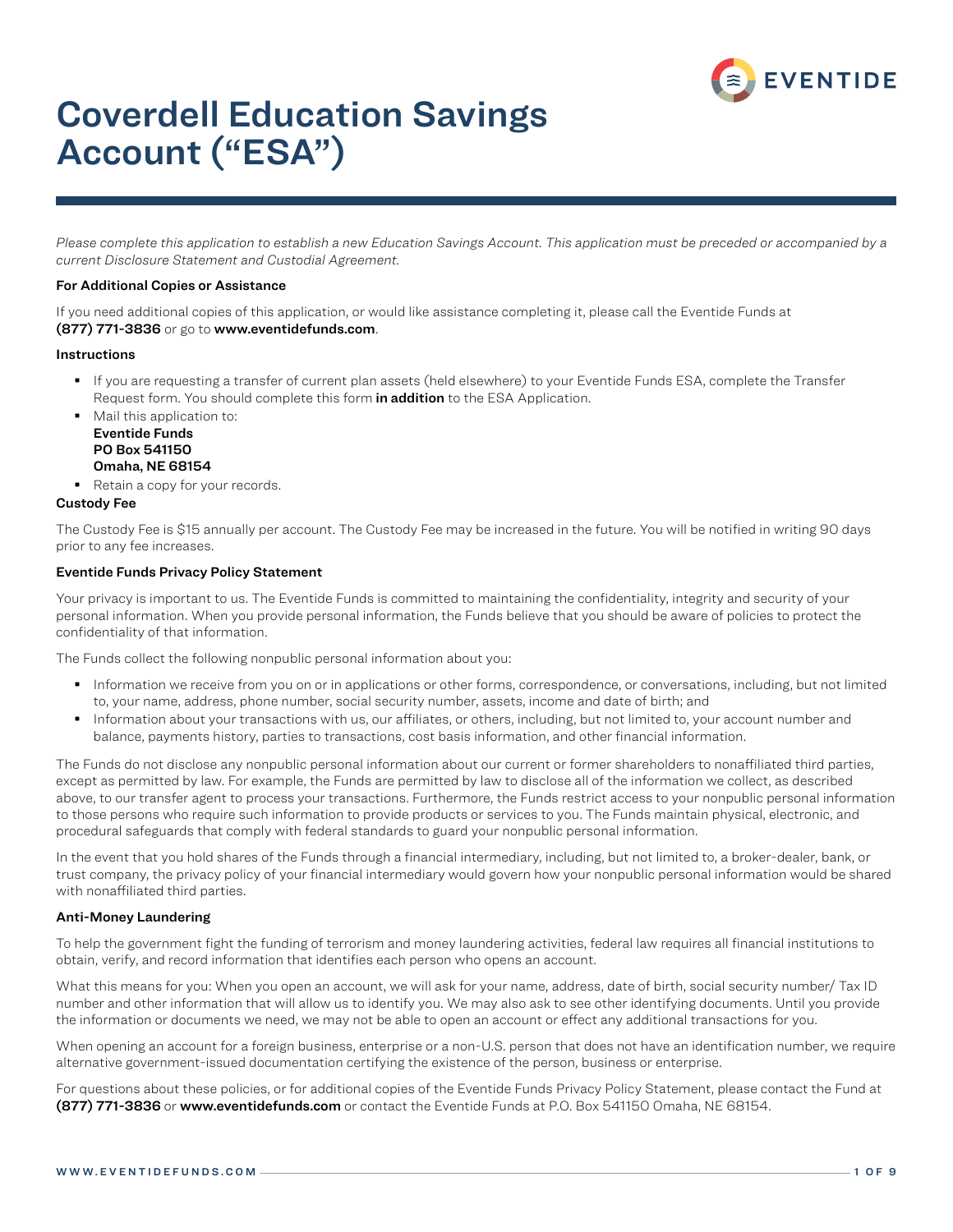## 1. Designated Beneficiary

| Name (First, Middle, Last) |              | Social Security Number                                                                                                       |              |
|----------------------------|--------------|------------------------------------------------------------------------------------------------------------------------------|--------------|
| <b>Street Address</b>      |              | Date of Birth (mm/dd/yyyy)                                                                                                   |              |
| City                       | ZIP<br>State |                                                                                                                              |              |
|                            |              | Please send mail to the address below. Please provide your primary legal address above, in addition to any mailing address   |              |
| (if different).            |              |                                                                                                                              |              |
| <b>Mailing Address</b>     |              | City                                                                                                                         | ZIP<br>State |
|                            |              |                                                                                                                              |              |
|                            |              |                                                                                                                              |              |
|                            |              |                                                                                                                              |              |
| 2. Responsible Individual  |              | Must be a parent or guardian of the Designated Beneficiary. If guardian is selected, you must provide proof of guardianship. |              |
| Mother<br>Father           | Guardian     |                                                                                                                              |              |
|                            |              |                                                                                                                              |              |
| Name (First, Middle, Last) |              | Social Security Number                                                                                                       |              |
| <b>Street Address</b>      |              | Date of Birth (mm/dd/yyyy)                                                                                                   |              |
|                            |              |                                                                                                                              |              |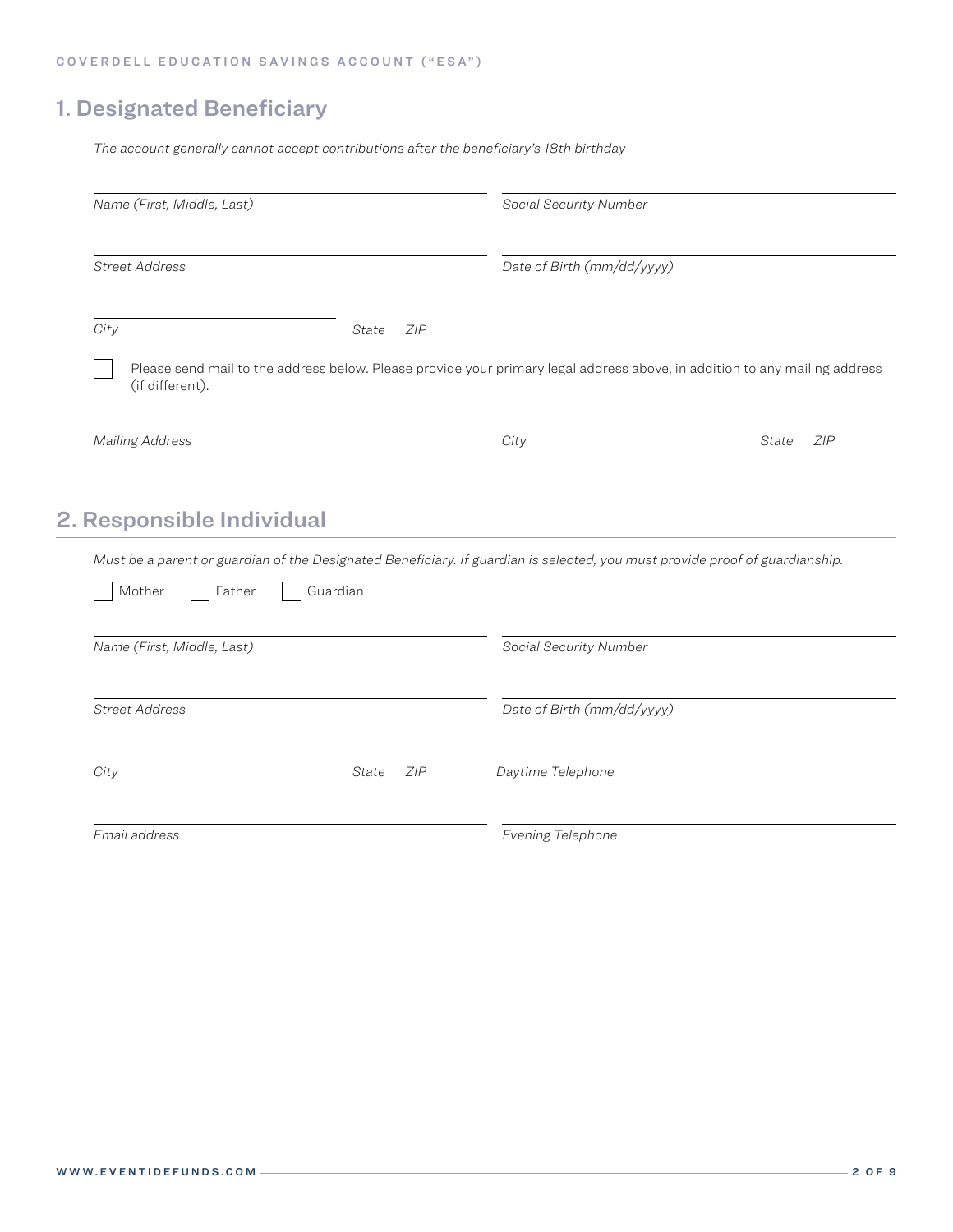## 3. Donor Information

*To be completed if donor is not the Responsible Individual identified in Section 2 above.*

| Name (First, Middle, Last) |              | Social Security Number     |  |
|----------------------------|--------------|----------------------------|--|
| <b>Street Address</b>      |              | Date of Birth (mm/dd/yyyy) |  |
| City                       | ZIP<br>State | Daytime Telephone          |  |
| Email address              |              | Evening Telephone          |  |

## 4. Amendments to the Custodial Agreement

*You may select any of the below provisions by marking the corresponding box. These provisions change the standard provisions contained in the Custodial Agreement. Please refer to your Custodial Agreement.*

The Responsible Individual shall have authority to change the Designated Beneficiary at any time to a Family Member of the Designated Beneficiary.

The Responsible Individual shall continue to serve as the Responsible Individual for the Coverdell ESA account after the Designated Beneficiary attains the age of majority under state law and until such time as all assets have been distributed from the Coverdell ESA account and the Coverdell ESA account terminates. If the Responsible Individual becomes incapacitated or dies after the Designated Beneficiary reaches the age of majority under state law, the Responsible Individual shall be the Designated Beneficiary.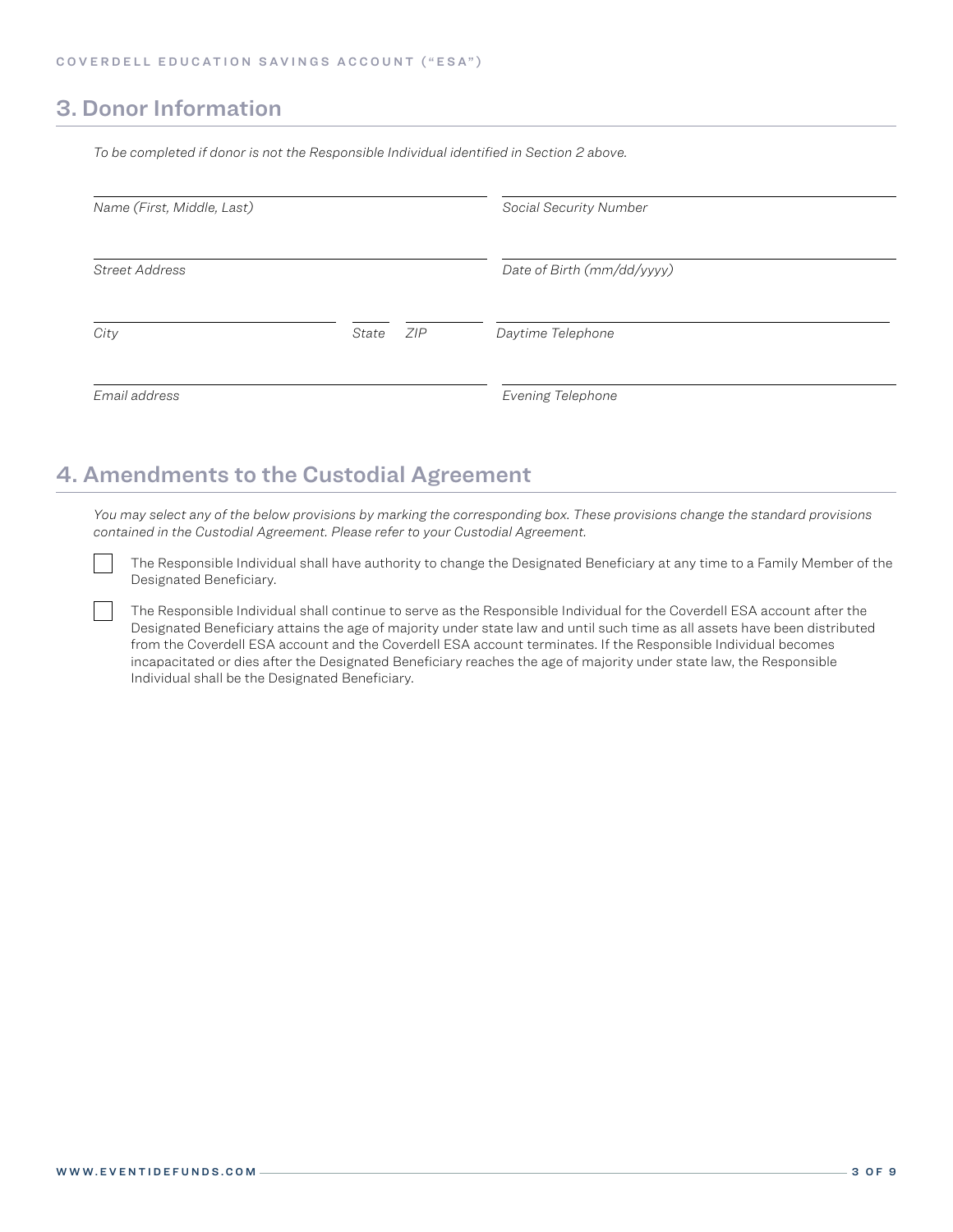### 5. Initial Investment

*The minimum initial investment in Class A, Class C and Class N shares is \$1,000. The minimum initial investment in Institutional Class shares is \$100,000. Maximum annual contribution to an ESA is \$2,000 per year, per child, subject to certain income limitations.*

| Eventide Core Bond Fund                     | Class C   Class N  <br>Class A  <br>Institutional Class                                                  |
|---------------------------------------------|----------------------------------------------------------------------------------------------------------|
| Eventide Dividend Opportunities Fund        | Class C   Class N  <br>Class A  <br>Institutional Class                                                  |
|                                             | Eventide Exponential Technologies Fund $\frac{1}{2}$   Class A   Class C   Class N   Institutional Class |
| Eventide Gilead Fund                        | Class A     Class C     Class N     Institutional Class                                                  |
| Eventide Healthcare & Life Sciences Fund \$ | Class C     Class N     Institutional Class                                                              |
| Eventide Limited-Term Bond Fund             | Class C   Class N  <br>Class A<br>Institutional Class                                                    |
| Eventide Multi-Asset Income Fund            | Class C     Class N<br>Institutional Class<br>Class A<br>$\mathbf{I}$                                    |
| Total                                       |                                                                                                          |

Direct individual investors should select Class N if investing less than \$100,000 and Class I if investing \$100,000 or more. Investors who heard about Eventide Funds through a financial advisor should select either Class A or Class C and should complete the Dealer Information section.

Contribution for tax year 20\_\_\_\_ Amount: \$ \_\_\_\_\_\_\_\_\_\_\_\_

I am enclosing a check for  $\zeta$  \_\_\_\_\_\_\_\_\_\_\_\_\_\_\_\_\_ representing a rollover (within 60 days) from another ESA.

Transfer of Assets from an existing ESA. *(Complete the separate Transfer of Assets Form).*

## 6. Reduced Sales Charge

*Complete this section if you qualify for a reduced sales charge. See Prospectus for Terms & Conditions.*

### Letter of Intent

You can reduce the sales charge you pay on Class A shares by investing a certain amount over a 13-month period. Please indicate the total amount you intend to invest over the next 13- months.

|  | \$50,000 |  |  |  | $\Box$ \$100,000 $\Box$ \$250,000 $\Box$ \$500,000 $\Box$ \$1,000,000 or more |
|--|----------|--|--|--|-------------------------------------------------------------------------------|
|--|----------|--|--|--|-------------------------------------------------------------------------------|

### Rights of Accumulation

If you already own Class A shares of the Eventide Funds, you may already be eligible for a reduced sales charge on Class A share purchases. Please provide the account number(s) below to qualify (if eligible).

*Account Number Account Number*

 Net Asset Value (NAV). I have read the prospectus and qualify for a complete waiver of the sales charge on Class A shares. Registered representatives may complete the Dealer Information section as proof of eligibility.

Reason for Waiver: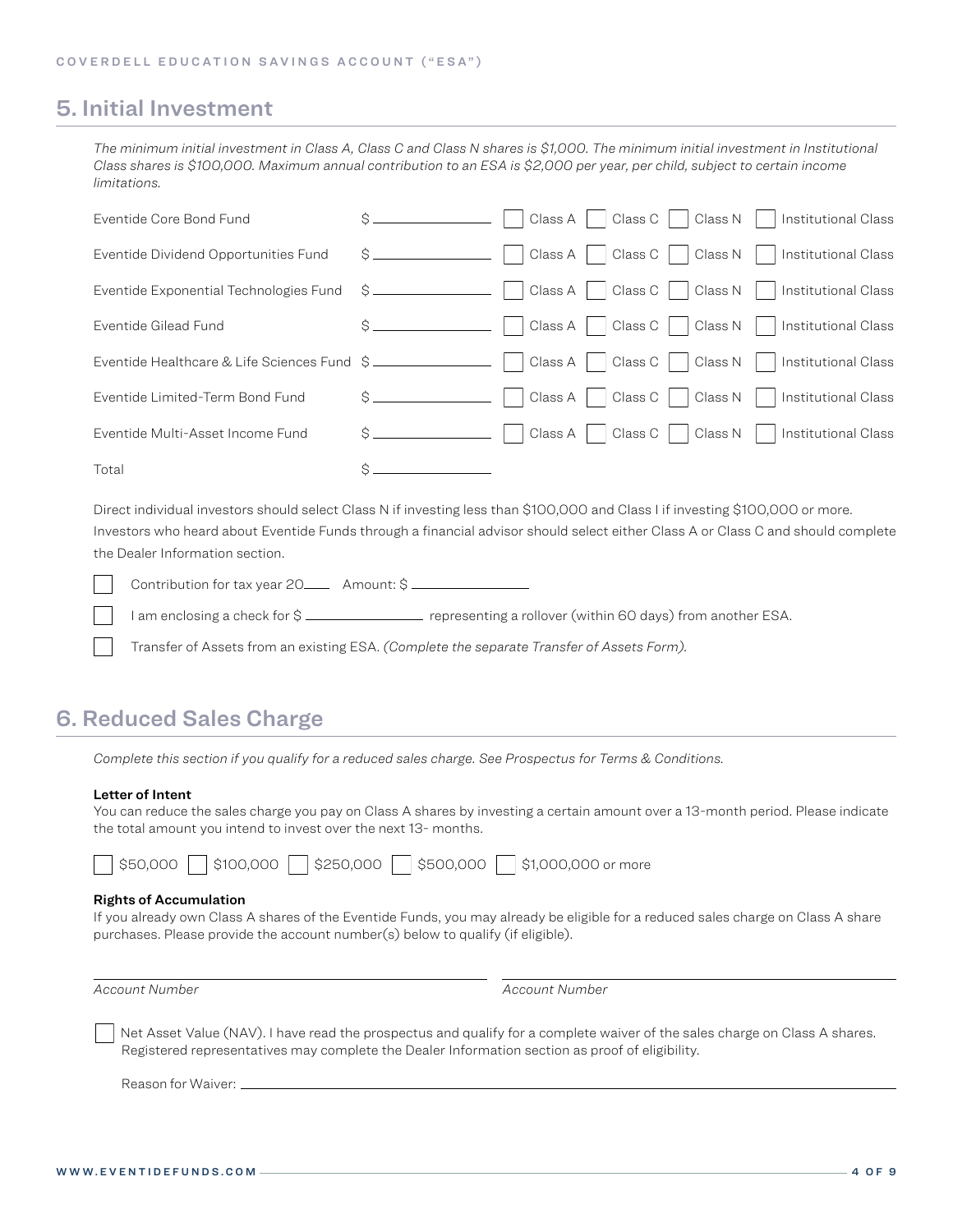## 7. Automatic Investment Plan (AIP)

*AIP allows you to add regularly to the Fund by authorizing us to deduct money directly from your checking account every month.*  Your bank must be a member of the Automated Clearing House (ACH). **Attach a voided check.** 

| Quarterly on the ________________________ day of the month<br>Monthly                                                                                            | Beginning: $\frac{1}{1}$ / $\frac{1}{1}$ / $\frac{1}{1}$ |  |  |  |  |
|------------------------------------------------------------------------------------------------------------------------------------------------------------------|----------------------------------------------------------|--|--|--|--|
| <b>Important Note:</b> If the AIP date falls on a holiday or weekend the deduction from your checking or savings account will occur on<br>the next business day. |                                                          |  |  |  |  |
| Name on Bank Account                                                                                                                                             | Account Number                                           |  |  |  |  |
| <b>Bank Name</b>                                                                                                                                                 | Bank Routing/ABA Number                                  |  |  |  |  |
| Signature of Bank Account Holder                                                                                                                                 | Signature of Joint Owner                                 |  |  |  |  |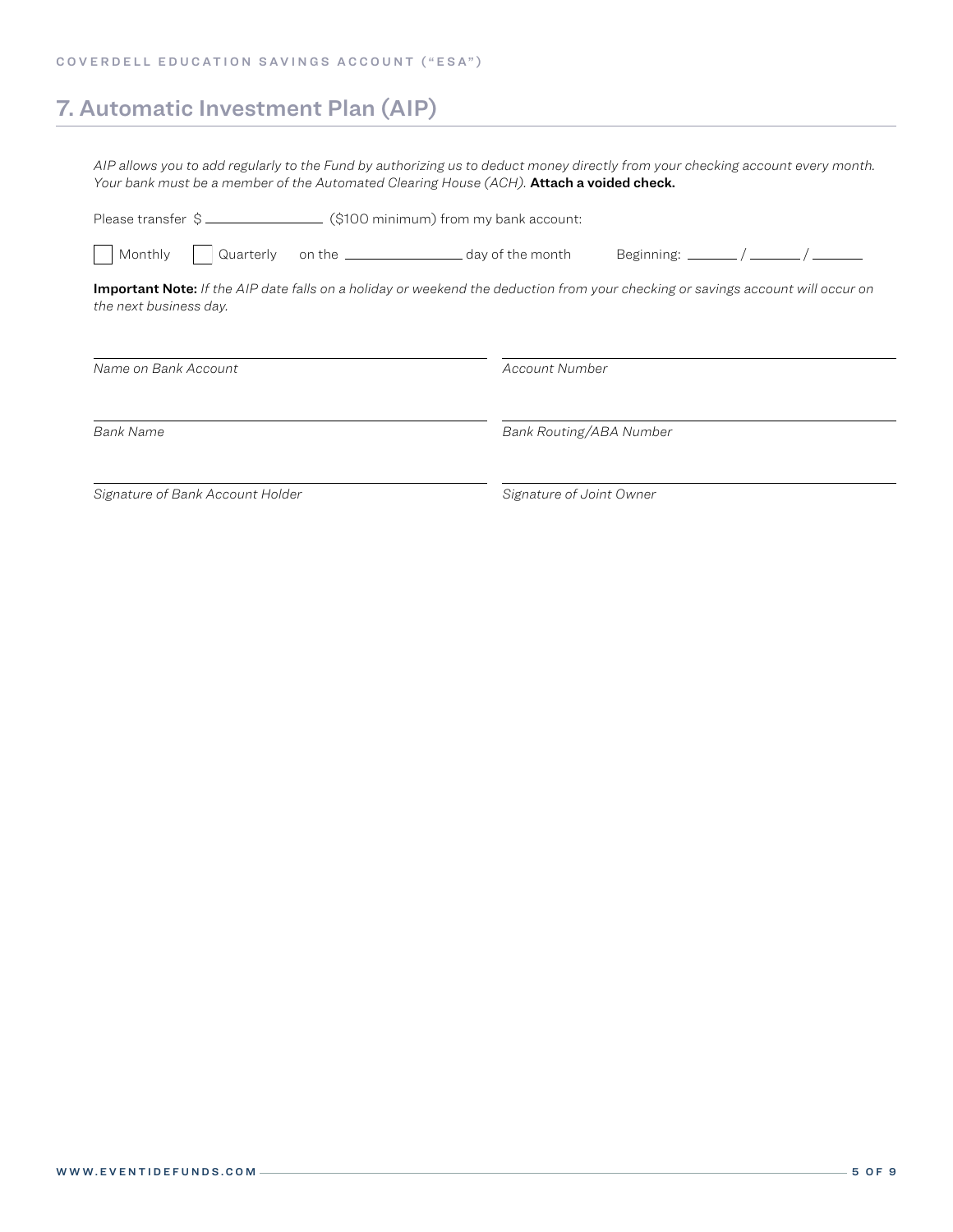## 8. Dealer/Registered Investment Advisor Information

*If opening your account through a Broker/Dealer or Registered Investment Advisor, please have them complete this section.*

| Dealer Name               |              | Representative's Last Name            | Representative's First Name                               |  |
|---------------------------|--------------|---------------------------------------|-----------------------------------------------------------|--|
| <b>Dealer Head Office</b> |              | <b>Representative's Branch Office</b> |                                                           |  |
| Address                   |              | Address                               |                                                           |  |
| City                      | ZIP<br>State | City                                  | ZIP<br>State                                              |  |
| Telephone Number          |              | Rep Telephone Number                  | Rep ID Number                                             |  |
| Email Address             |              | Rep Email Address                     |                                                           |  |
|                           |              | Branch ID Number                      |                                                           |  |
|                           |              |                                       | Branch Telephone Number (if different than Rep Phone Num- |  |

## 9. State Escheatment Laws

Escheatment laws adopted by various states require that personal property that is deemed to be abandoned or ownerless, including mutual fund shares and bank deposits, be transferred to the state. Under such laws, ownership of your Fund shares may be transferred to the appropriate state if no activity occurs in your account within the time period specified by applicable state law. The Fund retains a search service to track down missing shareholders and will escheat an account only after several attempts to locate the shareholder have failed. To avoid this from happening to your account, please keep track of your account and promptly inform the Fund of any change in your address.

## 10. Signatures & Certification

I hereby certify that I understand the eligibility requirements for an Education Savings Account ("ESA") and I qualify to establish an ESA. I have received a copy of the Application, Custodial Agreement and Disclosure Statement. I understand that the terms and conditions, which apply to this Coverdell ESA are contained in this Application and Custodial Agreement(s) and I agree to be bound by those terms and conditions. I hereby appoint and authorize Constellation Trust Company as the Custodian and Gemini Fund Services, LLC to act as the Custodian's agent. I agree to indemnify Constellation Trust Company and Gemini Fund Services, LLC when making distributions in accordance with my beneficiary designation on file or in accordance with the Custodial Account Agreement absent such designation. I understand that within seven (7) days from the date I open this Coverdell ESA, I may revoke it without penalty by mailing or delivering written notice to the Custodian's agent. I have received a copy of the Prospectus and understand that this investment is not FDIC insured.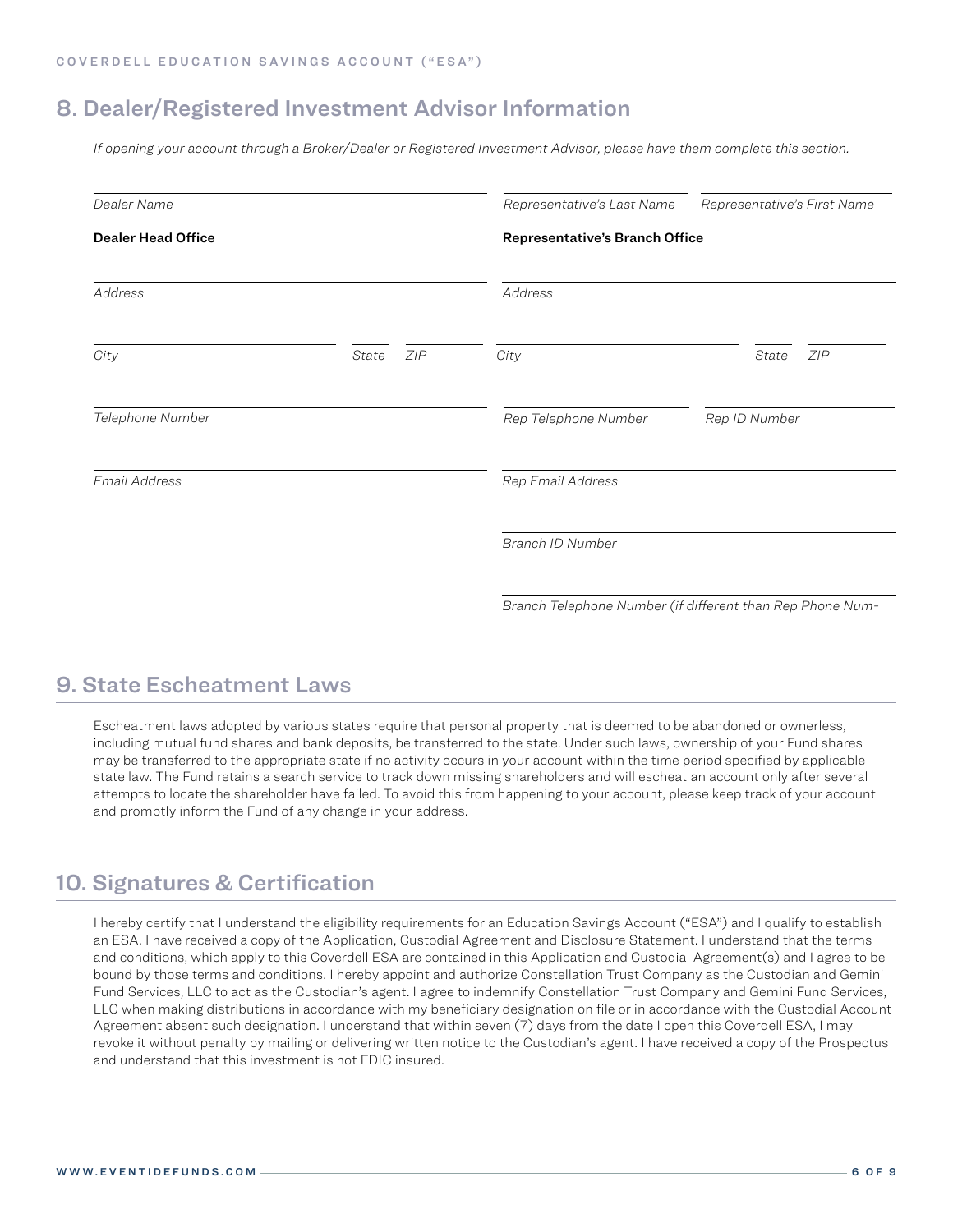I assume complete responsibility for:

- 1. Determining that I am eligible for a Coverdell ESA;
- 2. Ensuring that all contributions I make are within the limits set forth by the tax laws; and
- 3. The tax consequences of any contribution (including rollover contributions) and distributions.
- 4. I have received and read a current prospectus for Eventide Funds and agree to be bound by the terms contained therein.
- 5. The information contained on this ESA Account Application is complete and accurate.

### W-9 Certification: Under penalty of perjury:

- (a) I certify that the number shown on this form is my/our current Social Security number(s) or Taxpayer Identification number(s).
- (b) I am not subject to backup withholding because; (1) I am exempt from backup withholding, or (2) I have not been notified by the Internal Revenue Service (IRS) that I am subject to backup withholding as a result of failure to report all interest or dividends, or (3) the IRS has notified me that I am no longer subject to backup withholding.
- (c) I am a U.S. person (including a resident alien.) The Internal Revenue Service does not require your consent to any provision of this document other than the certification required to avoid backup withholding.
- (d) I am exempt from FATCA reporting.

Certification Instructions. You must cross out item (b) above if you have been notified by the IRS that you are currently subject to backup withholding because you have failed to report all interest and dividends on your tax return.

The Internal Revenue Service does not require your consent to any provision of this document other than the certifications required to avoid backup withholding.

| Signature of Responsible Individual             | Date (mm/dd/yyyy)                                                                                                                                               |                                   |
|-------------------------------------------------|-----------------------------------------------------------------------------------------------------------------------------------------------------------------|-----------------------------------|
| Signature of Donor                              |                                                                                                                                                                 | Date (mm/dd/yyyy)                 |
| Authorized Signature of Custodian               |                                                                                                                                                                 | Date (mm/dd/yyyy)                 |
| TO CONTACT US:                                  |                                                                                                                                                                 |                                   |
| <b>By Telephone</b><br>Toll-free (877) 771-3836 | In Writing<br>Eventide Funds<br>PO Box 541150<br>Omaha, NE 68154<br><b>or</b><br>Via Overnight Delivery<br>4221 N. 203rd Street, Suite 100<br>Elkhorn, NE 68022 | Internet<br>WWW.EVENTIDEFUNDS.COM |

*Distributed by Northern Lights Distributors, LLC*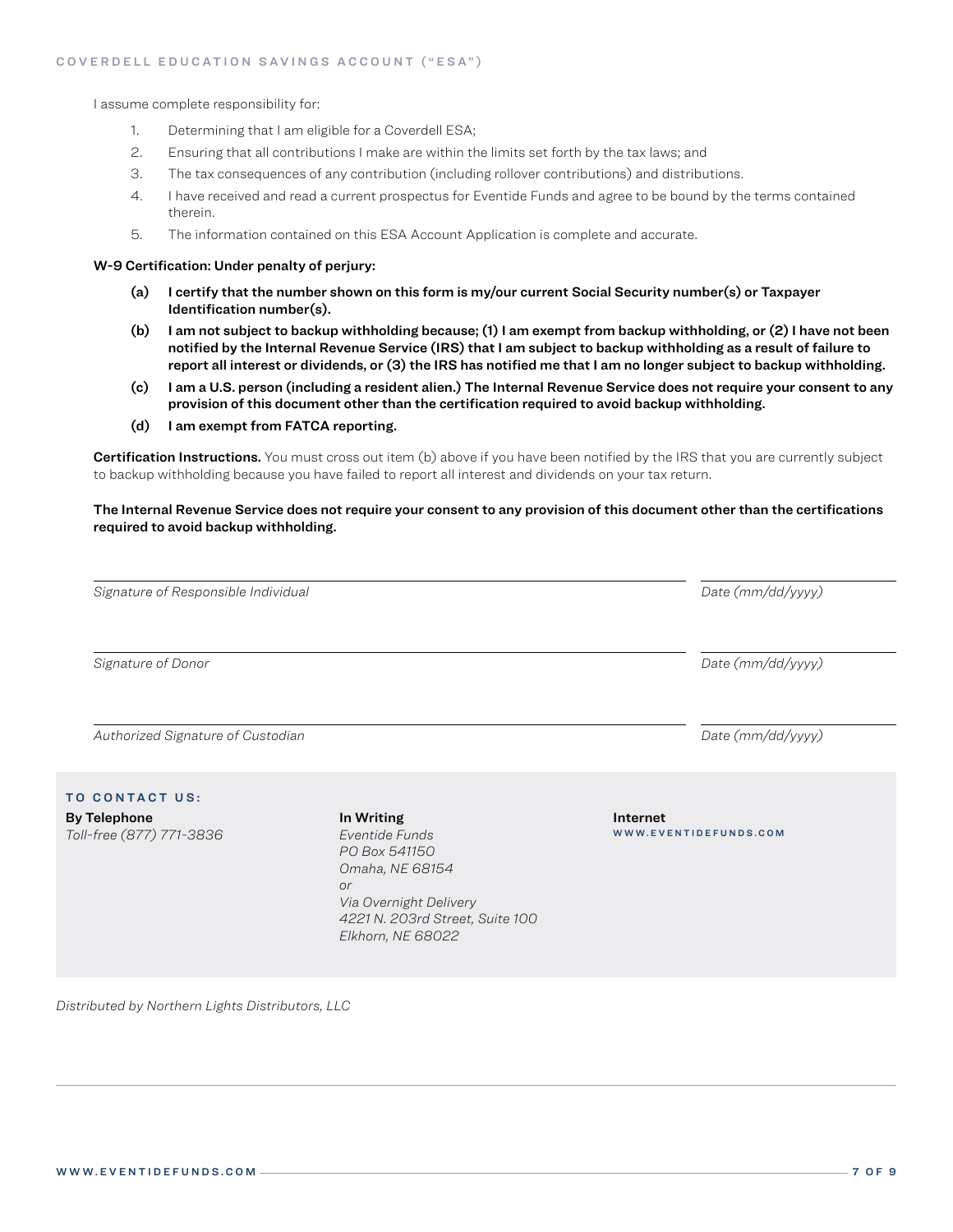## Privacy Notice

### MUTUAL FUND SERIES TRUST REVISED JUNE 2011

| <b>FACTS</b> | WHAT DOES MUTUAL FUND SERIES TRUST DO WITH YOUR PERSONAL INFORMATION?                                                                                                                                                                                                                                                   |
|--------------|-------------------------------------------------------------------------------------------------------------------------------------------------------------------------------------------------------------------------------------------------------------------------------------------------------------------------|
| Why?         | Financial companies choose how they share your personal information. Federal law gives consumers the right<br>to limit some, but not all sharing. Federal law also requires us to tell you how we collect, share, and protect your<br>personal information. Please read this notice carefully to understand what we do. |
| What?        | The types of personal information we collect and share depends on the product or service that you have with us.<br>This information can include:                                                                                                                                                                        |
|              | Social Security number and wire transfer instructions<br>٠<br>account transactions and transaction history<br>investment experience and purchase history<br>When you are no longer our customer, we continue to share your information as described in this notice.                                                     |
| How?         | All financial companies need to share customers' personal information to run their everyday business. In the<br>section below, we list the reasons financial companies can share their customers' personal information; the                                                                                             |

reasons Mutual Fund Series Trust chooses to share; and whether you can limit this sharing.

| Reasons we can share your personal<br>information:                                                                                                                                                 | Does Mutual Fund Series Trust share<br>information? | Can you limit this sharing? |
|----------------------------------------------------------------------------------------------------------------------------------------------------------------------------------------------------|-----------------------------------------------------|-----------------------------|
| For our everyday business purposes -<br>such as to process your transactions,<br>maintain your $account(s)$ , respond to<br>court orders and legal investigations, or<br>report to credit bureaus. | <b>YES</b>                                          | <b>NO</b>                   |
| For our marketing purposes $-$ to offer<br>our products and services to you.                                                                                                                       | <b>NO</b>                                           | We don't share              |
| For joint marketing with other financial<br>companies.                                                                                                                                             | NO.                                                 | We don't share              |
| For our affiliates' everyday business<br><b>purposes</b> - information about your<br>transactions and records.                                                                                     | <b>NO</b>                                           | We don't share              |
| For our affiliates' everyday business<br><b>purposes</b> - information about your<br>credit worthiness.                                                                                            | <b>NO</b>                                           | We don't share              |
| For our affiliates to market to you                                                                                                                                                                | <b>NO</b>                                           | We don't share              |
| For non-affiliates to market to you                                                                                                                                                                | <b>NO</b>                                           | We don't share              |